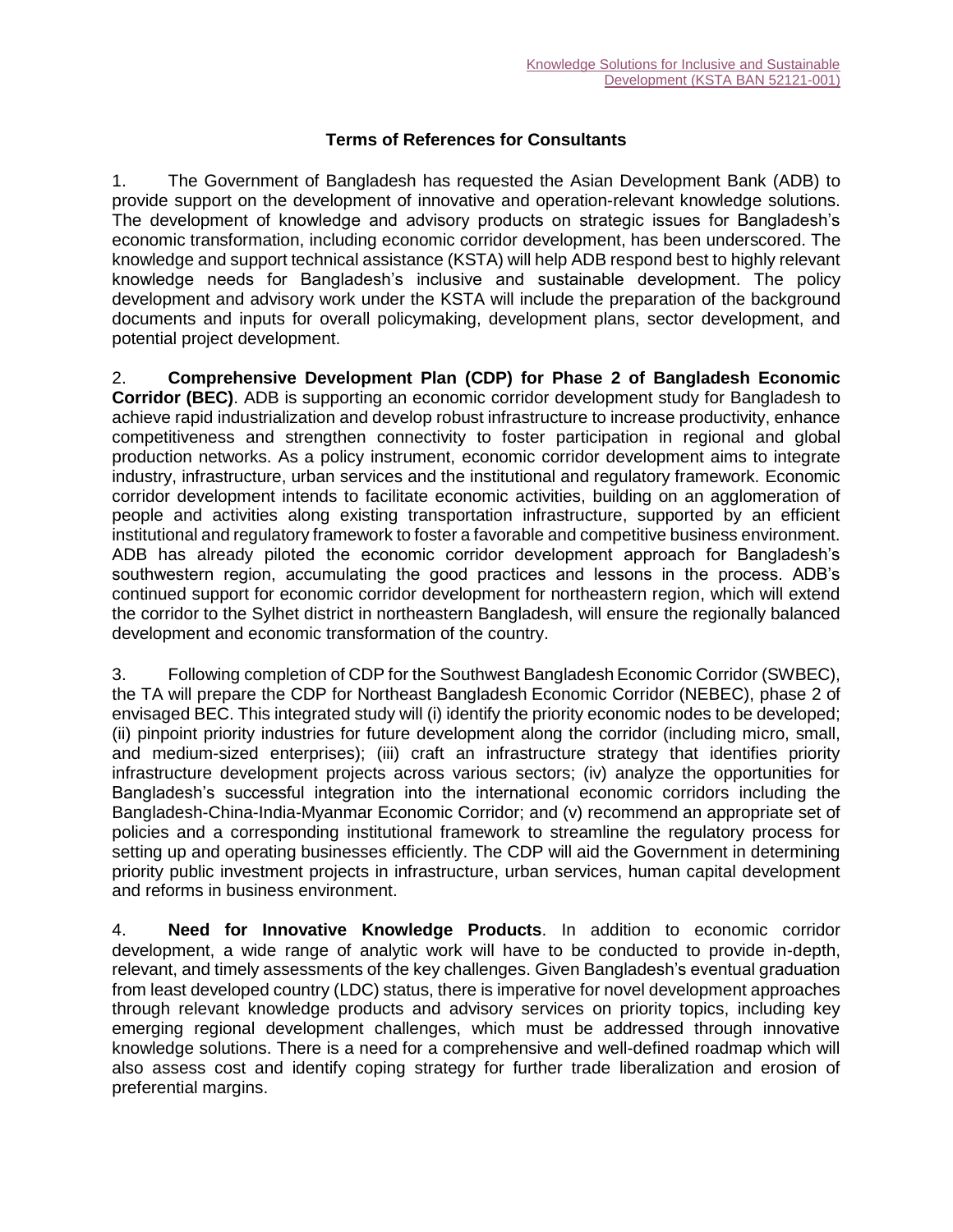5. Knowledge products on other topics that impact Bangladesh's development are thus also needed, including studies and working papers on logistics development, infrastructure development, energy and power, economic zones, industry development, macroeconomic management, rural development and food security, public-private partnership, social development, climate change and disaster risk management, and other analytical work relevant to ADB's operations in Bangladesh.

# **A. Individual International Consultants**

6. **Infrastructure specialist/ Project Team Leader (6 person-months, intermittent, international).** As part of the work on economic corridor in Bangladesh as well as separate sector specific strategic analysis, an Infrastructure Specialist/ Project Team Leader will be engaged to lead the preparation of a comprehensive development plan (CDP) for the Northeast Bangladesh Economic Corridor (NEBEC) by compiling the outputs of consultants, with a regional development approach in order to create an enabling environment and achieve envisaged goals and objectives, and to enable sustainable development of industry and infrastructure initiatives in the corridor region. The Project Team Leader will;

- (i) assemble all the outputs of consultants to formulate a corridor implementation roadmap.
	- developing a macro-level development vision, opportunities and challenges for the economic corridor development.
	- determining corridor delineation and its influence area and review its socioeconomic profile.
	- identifying nodes to be taken up for industrial development.
	- undertaking economic analysis for economic corridor development at the national and regional levels.
	- preparing a strategy for infrastructure development covering transport, energy, logistics and urban sectors, and improvement of regional infrastructure linkages, including feasibility of seamless, efficient, dedicated and sustainable connectivity within the corridor, with its hinterland, as well as connectivity to export markets.
	- preparing a phasing plan for implementation of economic corridor projects, including key industry development initiatives, infrastructure projects and business regulatory reforms.
	- assessing how the envisaged economic corridor can effectively integrate with global value chains, and link with other economic corridors being developed in South Asia and Southeast Asian countries.
- (ii) take the lead in liaising with government officials and other stakeholders on the development of NEBEC;
- (iii) communicate the NEBEC implementation roadmap to government agencies and other stakeholders to seek their endorsement and support;
- (iv) prepare reports and presentations for ADB and various government levels and disseminate findings among key stakeholders; and
- (v) perform other tasks related to the project as requested by the relevant ADB staff.

# **Minimum Qualifications**

The expert should have a master's degree in economics, business administration, public policy, development studies, or related fields, with minimum of 15 years' experiences in economic, sector, or thematic analysis in South Asian countries. Expert must have international experience, prior experience in Bangladesh may be given preference.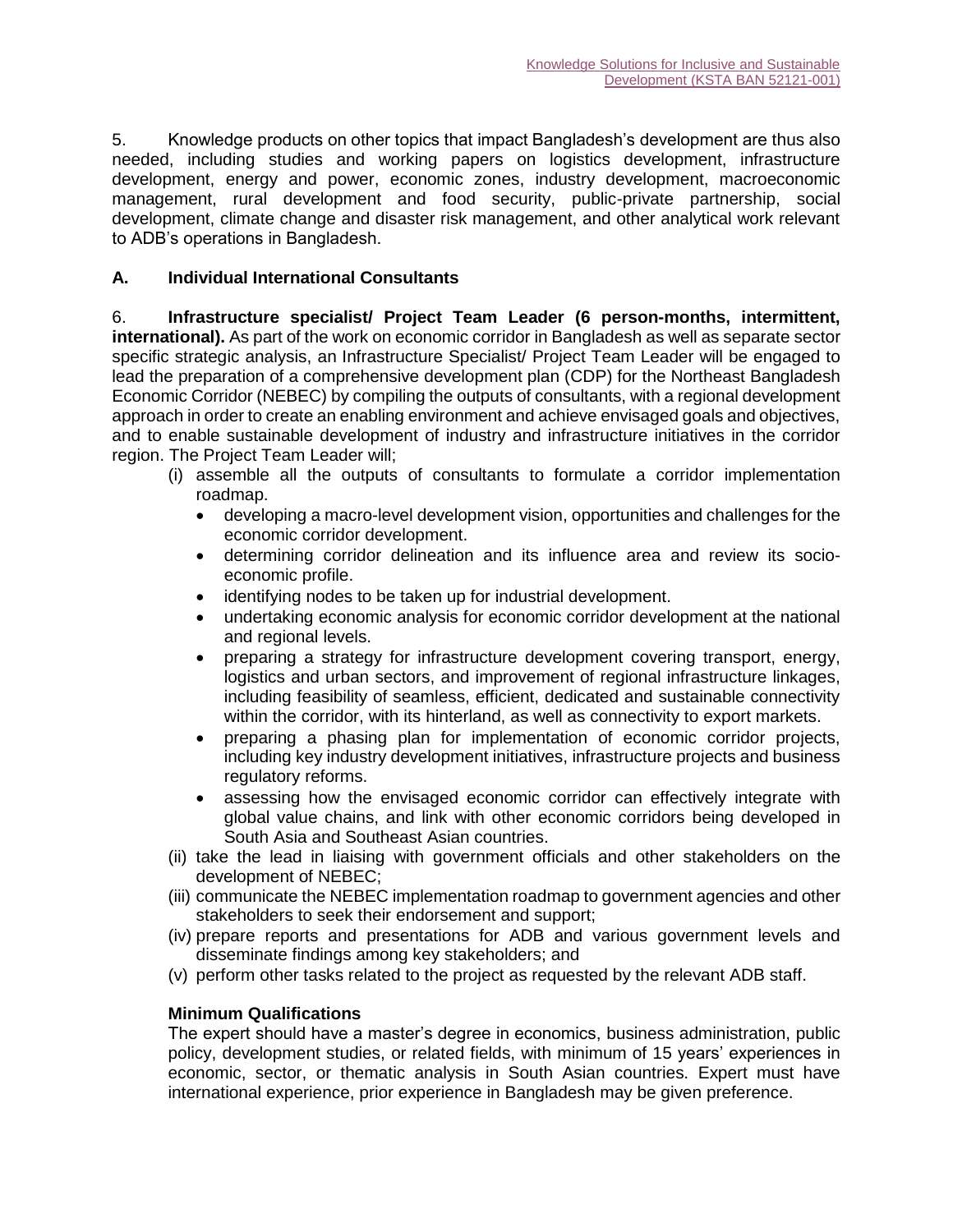7. **Urban Specialist (3 person-months, intermittent, international).** As part of the work on economic corridor in Bangladesh, an Urban Specialist will be engaged to collect information, perform analyses, make recommendations and prepare reports to assist the development of key sections of the CDP for NEBEC. The Urban Specialist will

- (i) prepare an urban development strategy for the NEBEC by
	- reviewing and assessing the existing frameworks, policies, legislations and models in governing management of land in industrial and urban clusters and rural areas in Bangladesh and the proposed corridor region;
	- conceptualizing land management strategies for the corridor region;
	- carrying out a broad assessment of future land requirement for industry and associated developments based on appropriate product mix for processing and non-processing areas;
	- preparing an inventory of key existing industrial nodes, special economic zones, special investment regions, and estates in the region and prepare a framework of land management in economic nodes/ zones and industrial clusters/parks; and
	- analyzing the prospect of setting up industrial townships in the corridor region.
- (ii) identify specific opportunities for implementation of international best practices in sustainable and integrated urban development, potentially including:
	- sustainable building design and construction, including industrial estates and mass housing projects;
	- management of waste and water, including recycling and rainwater harvesting;
	- sustainable urban transport, including public transport; and
	- best practices in class manufacturing design and industrial processes.
- (iii) prepare reports and presentations for ADB and various government levels and disseminate findings among key stakeholders; and
- (iv) perform other tasks related to the project as requested by the relevant ADB staff.

## **Minimum Qualifications**

The expert should have a master's degree in urban planning, economics, or related fields, with minimum of 7 years' experiences in land management, economic zone, or industrial and urban clusters in South Asian countries. Expert must have international experience, prior experience in Bangladesh may be given preference.

8. **Transport Specialist (6 person-months, intermittent, international).** As part of the work on economic corridor in Bangladesh, a Transport Specialist will be engaged to provide technical support in the development of a robust, multi-modal transport sector. The Transport Specialist will;

- (i) prepare a transport infrastructure development strategy for NEBEC by;
	- reviewing the existing infrastructure situation in the proposed corridor region including a review of broad inventories/database of major transport infrastructure facilities;
	- analyzing existing scenario and issues pertaining to transportation infrastructure, identifying major bottlenecks and demand-supply gap based on expected industrial development in the region;
	- preparing a critical overview of transportation infrastructure (rail, roads, inland waterways, ports and airports, public transport) taking into consideration the existing, on-going, and proposed developments;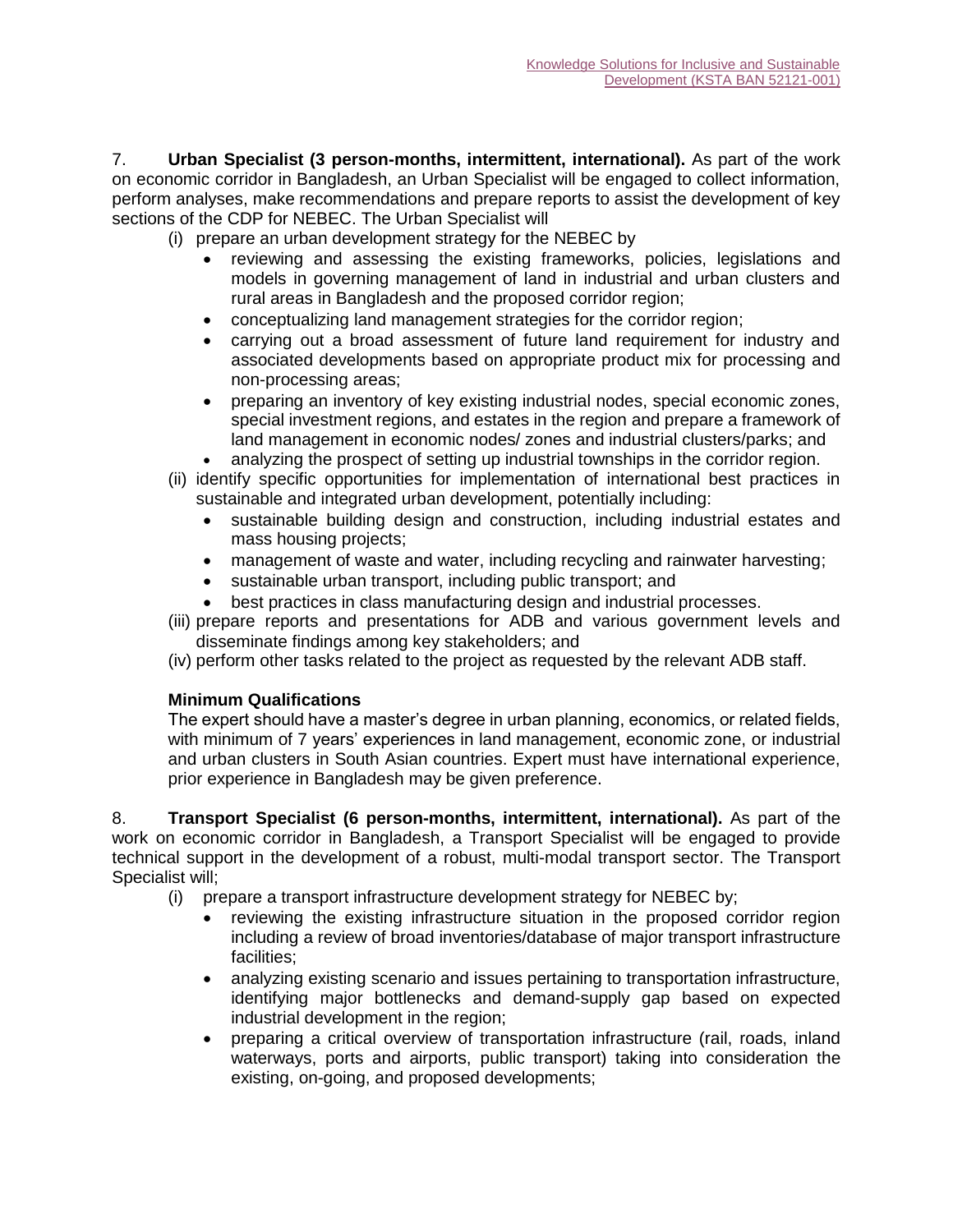- analyzing current issues in transportation of goods from production centers to key gateways focusing on key business and regulatory requirements;
- evolving suitable strategies for development of rail and road, port, inland waterway, airport and logistics infrastructure to support the existing and future industrial nodes and the achievement of the development targets;
- identifying the phasing plan for the projects; and
- incorporating environment-friendly measures in the infrastructure development strategy.
- (ii) prepare reports and presentations for ADB and various government levels and disseminate findings among key stakeholders; and
- (iii) perform other tasks related to the project as requested by the relevant ADB staff.

The expert should have a master's degree in engineering, economics, or related fields, with minimum of 7 years' experiences in transport planning or transport infrastructure development in South Asian countries. Expert must have international experience, prior experience in Bangladesh may be given preference.

9. **Energy Specialist (4 person-months, intermittent, international).** As part of the work on economic corridor in Bangladesh, an Energy Specialist will be engaged to provide technical support in the development of the energy sector. The Energy Specialist will

- (i) prepare a comprehensive strategy for the development of the energy sector for NEBEC by;
	- reviewing the capacity and identify major challenges in the power sector including in fuel sources, generation, transmission, and distribution;
	- presenting demand and supply scenarios, assessing the present supply scenarios across various fuel sources; and identifying of key challenges affecting supply;
	- assessing the transmission and distribution infrastructure in the relevant/concerned districts of the nodes;
	- assessing and identifying the current bottleneck in power infrastructure;
	- evolving suitable strategies for development and/or upgrading of power infrastructure to support the nodes and the achievement of development targets;
	- based on the infrastructure analysis and inputs to strategy formulation, preparing a bouquet of power sector projects identifying suitable measures for ensuring quality, reliable and sustainable power supply (through use of an energy grid fed by various fuel sources, including renewable energy supplies) including identifying suitable opportunities for developing captive/ group power plants with evacuation system to cater to investment nodes;
	- identifying the phasing plan for the projects;
	- developing a power investment strategy to identify the need for investments; and
	- incorporating environment-friendly measures in the infrastructure development strategy.
- (ii) prepare reports and presentations for ADB and various government levels and disseminate findings among key stakeholders; and
- (iii) perform other tasks related to the project as requested by the relevant ADB staff.

#### **Minimum Qualifications**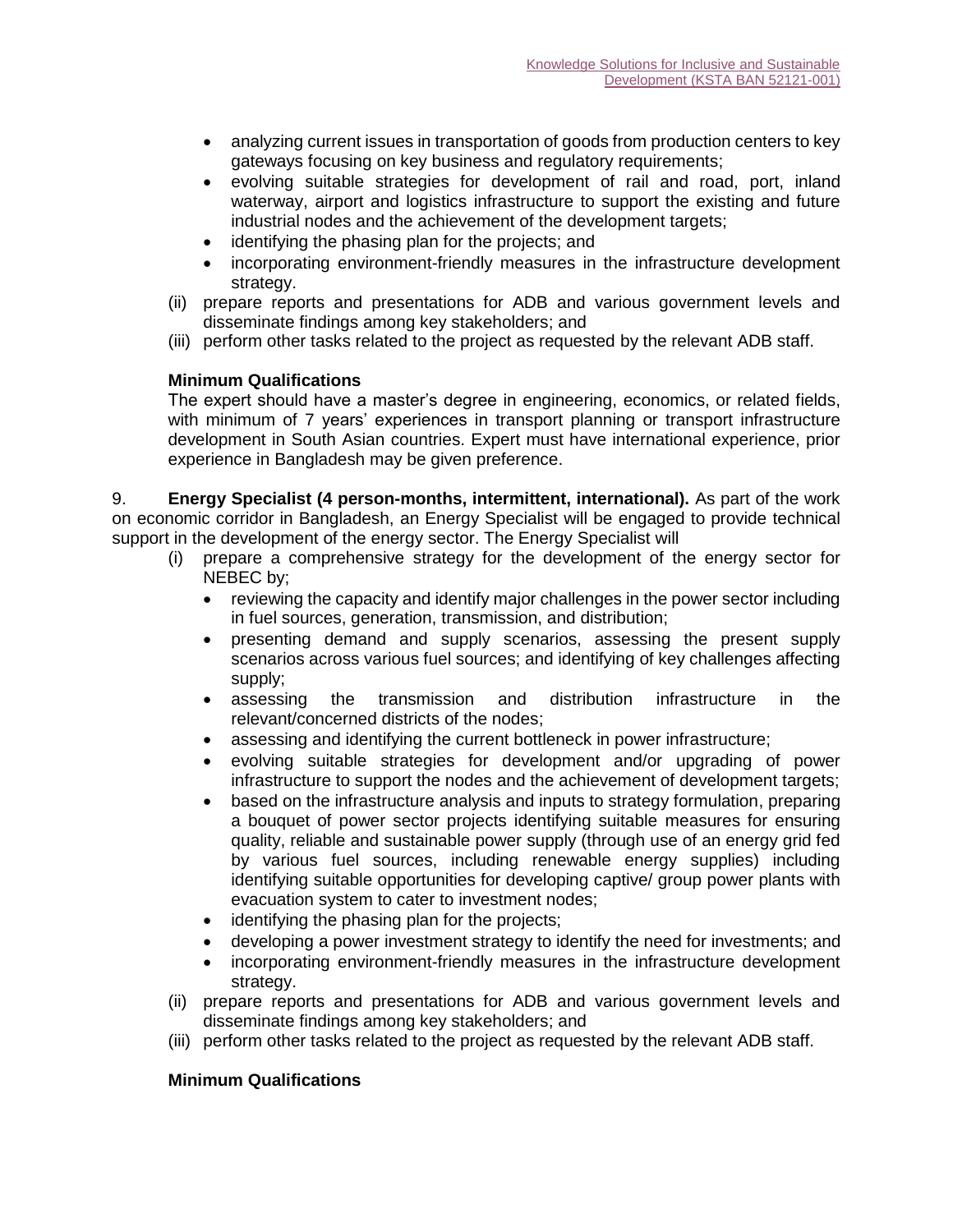The expert should have a master's degree in engineering, energy economics, or related fields, with minimum of 7 years' experiences in energy sector development in South Asian countries. Expert must have international experience, prior experience in Bangladesh may be given preference.

10. **Business Regulatory Specialist (5 person-months, intermittent, international).** As part of the work on economic corridor in Bangladesh, a Business Specialist will be engaged to provide technical support in the formulation of regulatory reforms and improvement of the business environment. The Business Regulatory Specialist will;

- (i) prepare a comprehensive strategy to improve the investment climate and ease of doing business for NEBEC by;
	- assessing the current investment climate and status of ease of doing business in the corridor region; and reviewing regulations affecting business establishment and operation, investments, industrial operation, taxes, labor, logistics, and trade facilitation, etc.;
	- analyzing regulatory challenges in the operation of ports and other gateways;
	- identifying reforms necessary to address identified constraints to ease of doing business and trade facilitation. This may include supporting the government in exploring the formulation of the Single Desk System for providing clearances;
	- presenting international best practices in business regulations;
	- designing an institutional framework that will define roles and relationships of various agencies involved in corridor development;
	- recommending institutional structure and functions of a corridor management authority or equivalent agency responsible for spatial integrated planning, coordination of development/implementation activities, and facilitating businessrelated clearances; and
	- providing other technical support to the government on initiatives relating to business regulations.
- (ii) prepare reports and presentations for ADB and various government levels and disseminate findings among key stakeholders; and
- (iii) perform other tasks related to the project as requested by the relevant ADB staff.

# **Minimum Qualifications**

The expert should have a master's degree in economics, business administration, public policy or related fields, with minimum of 10 years' experiences in analyzing business regulatory framework in South Asian countries. Expert must have international experience, prior experience in Bangladesh may be given preference.

11. **Industrial Economist (7 person-months, intermittent, international).** As part of the work on economic corridor in Bangladesh as well as industrial sector strategic analysis, an Industrial Economist and will be engaged to collect information, perform analyses, make recommendations and prepare reports to assist the development of key sections of the Bangladesh. The Industrial Economist will

- (i) prepare an industrial development strategy for the Bangladesh Northeast Economic Corridor by
	- performing broad overview and assessment of industrial scenario of the region profiling of industrial hubs, types of industrial activities, trends in industrial production, raw material sources, production centers and markets and their linkages, manufacturing policies, and investment climate;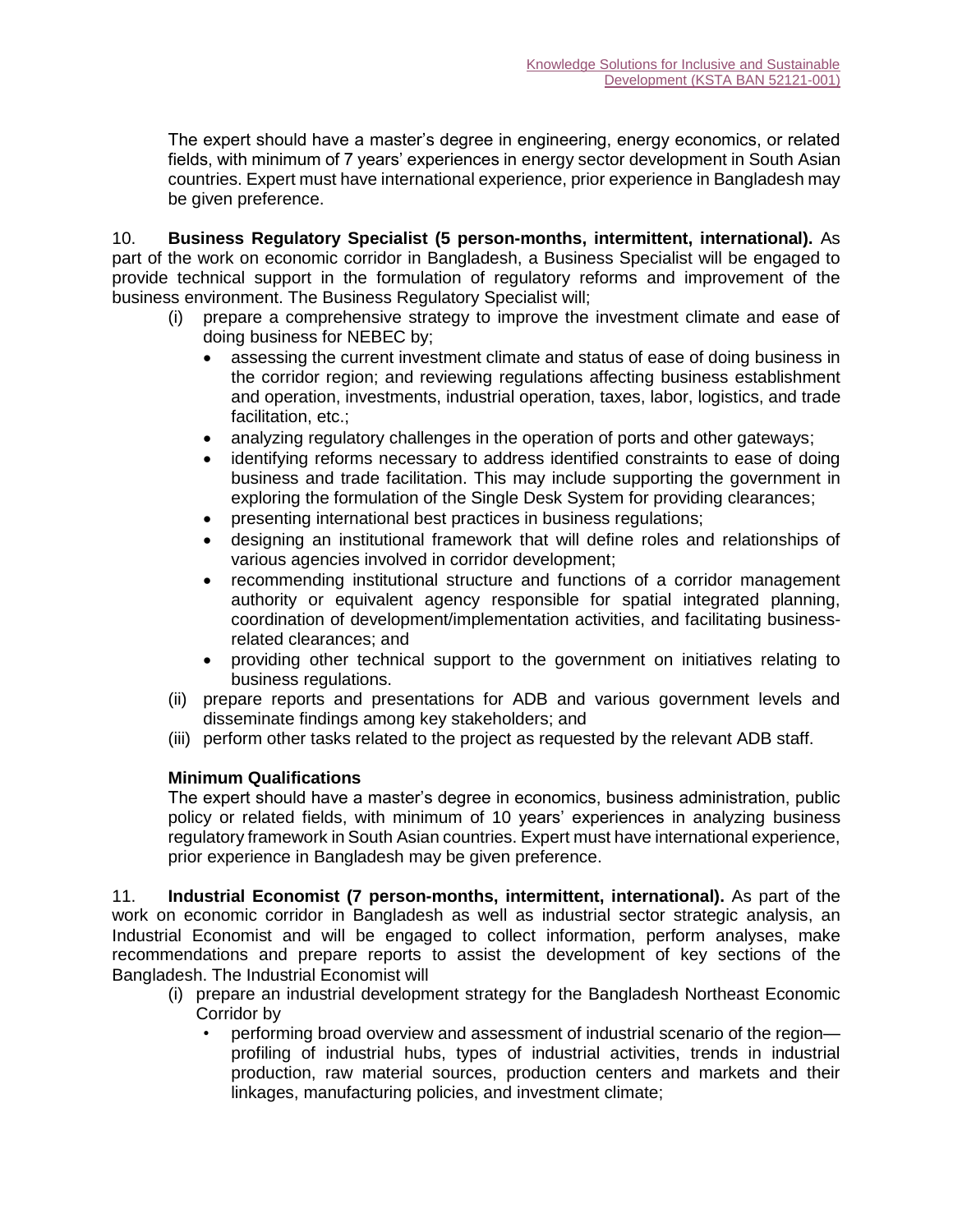- analyzing current government initiatives to promote industrialization within the corridor districts;
- identifying potential industry sectors for the envisaged corridor and short list key industries for future development in the region based on parametric assessment.
- conducting value chain assessment of initially shortlisted sectors to ascertain the suitability of these candidate industries in the southwest region;
- undertaking detailed competitive assessment to understand the areas of improvement that need to be undertaken in Bangladesh from a systemic as well as sectoral point of view to promote the industries in the region;
- assessing future growth potential of the region across various parameters (GDP, industrial output, employment and exports) for the plan horizon under the business-as-usual and business-induced scenarios;
- identifying suitable options in the corridor region for location of industrial nodes and assessing the compatibility of each of the industrial sectors with the various industrial nodes; and
- preparing skills development strategy and assessing skills supply and demand, taking into consideration the anticipated industrial development in the region.
- (ii) conduct sector specific strategic analysis for the sectors with growth potentials (e.g., leather and leather products sector, food processing sector);
- (iii) perform critical evaluation and comparative analysis of the investment climate including policy environment for promotion of manufacturing, trade, and commerce (exports, thrust sectors, value addition, infrastructure bottlenecks, etc.) in order to identify parameters that can influence the attractiveness of the corridor region vis-àvis competing locations;
- (iv) review issues and prospects for small and medium enterprises, and other relevant issues;
- (v) prepare reports and presentations for ADB and various government levels and disseminate findings among key stakeholders; and
- (vi) perform other tasks related to the project as requested by the relevant ADB staff.

The expert should have a master's degree in economics, business administration, engineering or related fields, with minimum of 10 years' experiences in economic or industrial analysis in South Asian countries. Expert must have international experience, prior experience in Bangladesh may be given preference.

12. **Climate Change Specialist (3 person-months, intermittent, international).** As part of the work on economic corridor in Bangladesh, a Climate Change Specialist will be engaged to provide technical support in the climate mitigation and adaptation strategy for NEBEC. The Climate Change Specialist will:

- (i) prepare a comprehensive strategy on climate change adaptation and mitigation for NEBEC by;
	- developing a road map for the integration of low-carbon and climate-resilient development component in all projects under the envisaged economic corridor.
	- identifying tools and approaches to integrate climate change adaptation and mitigation measures in the planning and investment process, underpinned by institutional capacity development;
	- identifying climate and environmental risks, potential impacts, and recommended mitigations measures with respect to proposed corridor projects;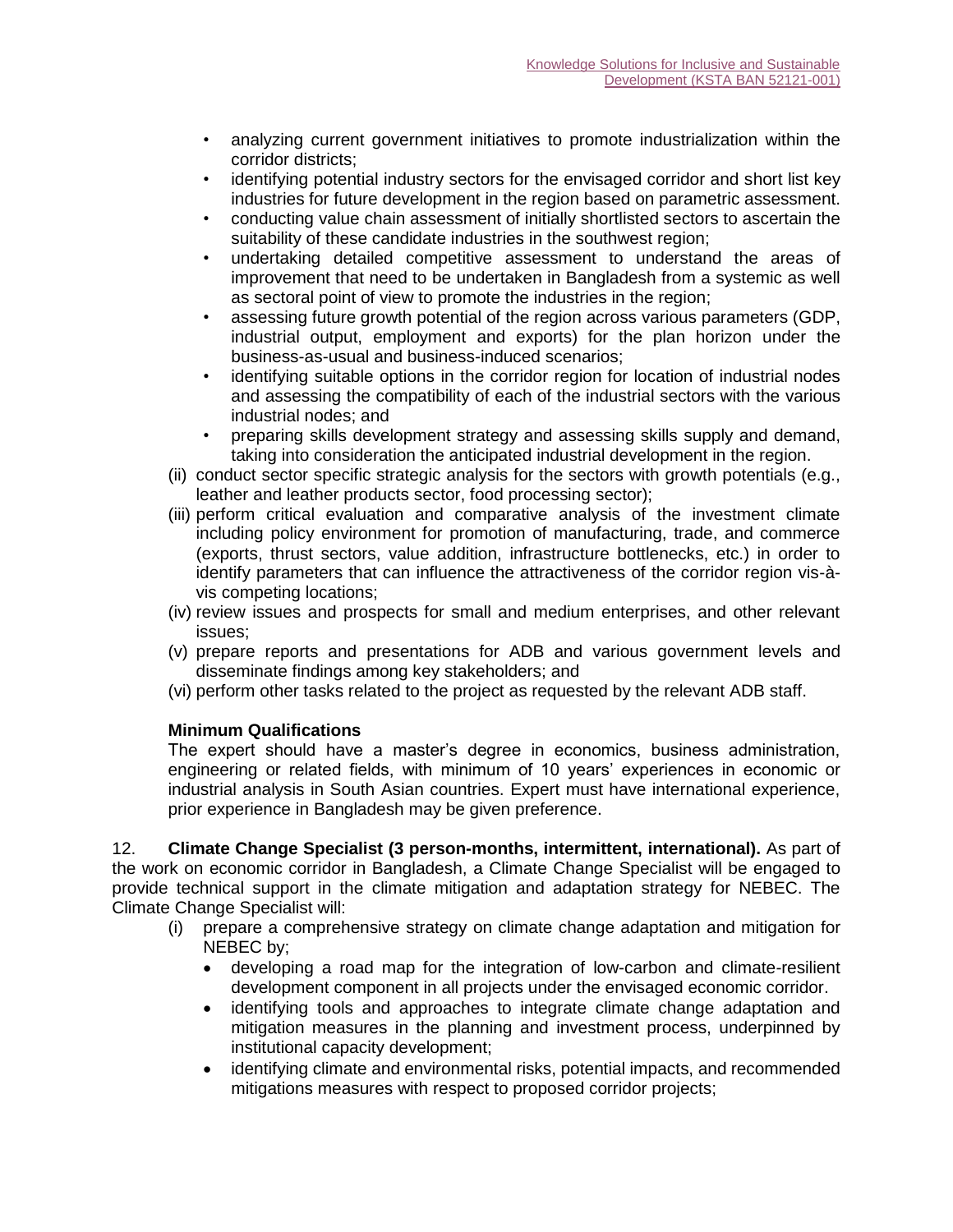- providing technical support for the formulation of pertinent climate change policies; and
- programming institutional capacity development and trainings with respect to climate change adaptation measures
- (ii) prepare reports and presentations for ADB and various government levels and disseminate findings among key stakeholders; and
- (iii) perform other tasks related to the project as requested by the relevant ADB staff.

The expert should have a master's degree in environment, climate change, economics, or related fields, with minimum of 7 years' experiences in climate change risks management and addressing infrastructure risks in South Asian countries. Expert must have international experience, prior experience in Bangladesh may be given preference.

13. **Economist (multiple position, 18 person-months, intermittent, international).**  Economist will be engaged to provide support in the macroeconomic analysis and economic analysis of sectors. The Economist will;

- (i) conduct economic researches and analysis of issues in relation to the assigned sector affecting Bangladesh's economy, and prepare reports;
- (ii) map existing value chains for shortlisted manufacturing sectors and propose interventions to improve operational efficiency;
- (iii) propose strategy to increase the share of manufactured outputs in global value chains;
- (iv) provide inputs to the various reports that will be prepared for the TA.
- (v) perform other research work related to the topic as requested by the relevant ADB staff.

## **Minimum Qualifications**

The expert should have a master's degree in economics, international development, or related fields, with minimum of 15 years' experiences in economic, sector, or thematic analysis in South Asian countries. Expert must have international experience, prior experience in Bangladesh may be given preference.

14. **Logistics Specialist (5 person-months, intermittent, international).** As part of developing a comprehensive development strategy for the logistics sector in Bangladesh, a Logistics Specialist will be engaged to provide technical support in the development of an efficient and reliable logistics sector. The Logistics Specialist will;

- (i) prepare overview and assessment of Bangladesh's logistics infrastructure, logistics services and related regulatory framework taking into consideration the existing, ongoing and proposed development;
- (ii) analyze current bottlenecks in ports, logistics, and airports infrastructure and analyze current issues in transportation of goods from production centers to key gateways focusing on key business and regulatory requirements;
- (iii) prepare strategies for development and necessary upgrading of logistics infrastructure and distribution system and identify priority projects to support industrialization and achievement of the development targets;
- (iv) identify the requirements of developing logistics park and undertake economicfinancial assessment of logistics parks development;
- (v) recommend regulatory reforms needed for logistics facilitation that would enable faster and cheaper vehicle/ cargo movement and devise a plan for its implementation;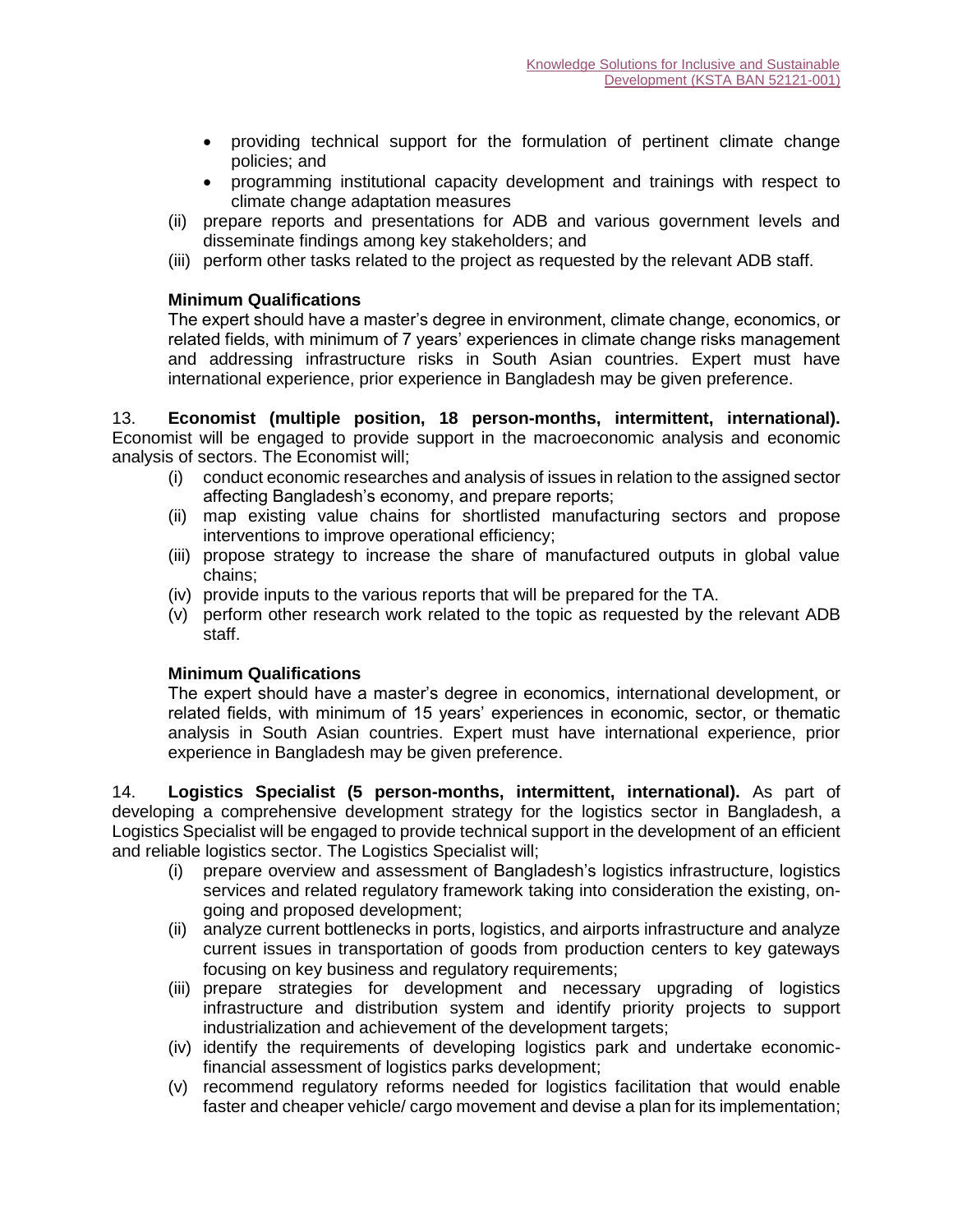- (vi) map the relevant best practices in the context of business models in Bangladesh and abroad;
- (vii) prepare reports and presentations for ADB and various government levels and disseminate findings among key stakeholders; and
- (viii) perform other tasks related to the project as requested by the relevant ADB staff.

The expert should have a master's degree in economics, logistics, business administration, or related fields, with minimum of 7 years' experiences in logistics sector in South Asian countries. Expert must have international experience, prior experience in Bangladesh may be given preference.

### **B. Individual National Consultants**

15. **Editor (12 person-months, intermittent, national).** The Editor will be responsible for editing and reviewing all knowledge products to be produced under the TA. The Editor will:

- (i) edit knowledge products including but not limited to technical studies, research papers, policy briefs, draft and final manuscript, and articles to ensure consistency and quality of knowledge products
- (ii) ensure that style and language usage of manuscripts is in accordance with ADB's Handbook of Style and Usage;
- (iii) Proofread manuscripts for publication; and
- (iv) Perform other tasks related to the project as requested by the relevant ADB staff.

### **Minimum Qualifications**

The expert should have at least 7 years experiences on report writing and editing publications for reputable international organizations, and with work experience at the ADB.

16. **Research Analyst (33 person-months, continuous, national).** The Research Analysis will assist the TA team. The Research Analyst should have a good understanding of economics and have sufficient experience in economic data analysis. The Research Analyst will;

- (i) help gather relevant data and documentation;
- (ii) assist in undertaking analytical work;
- (iii) prepare necessary elements of the reports (e.g., tables, graphs, charts, tables of contents, and reference lists);
- (iv) coordinate with government agencies and other stakeholders with regard to data and other information requests;
- (v) assist in preparing training, seminar, and/or workshop materials, presentations, and reports; and in publishing the TA knowledge products; and
- (vi) perform other tasks related to the project as requested by the relevant ADB staff.

#### **Minimum Qualifications**

The expert should have a master's degree in economics, business administration, or related fields, with minimum of 3 years experiences in economic research.

17. **Project Coordinator (33 person-months, continuous, national).** The Project Coordinator will provide overall assistance in managing the day-to-day implementation of the TA activities. The Project Coordinator will